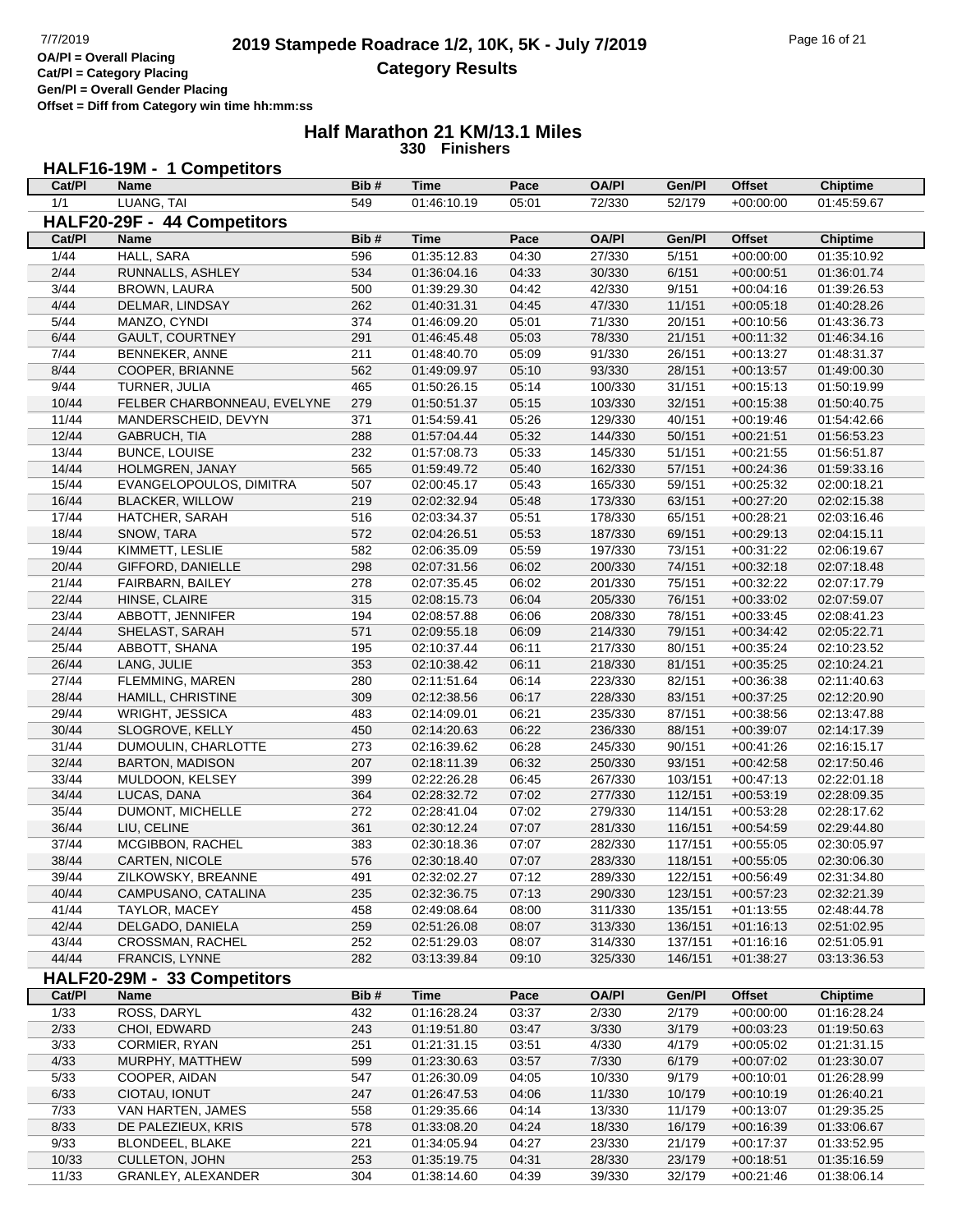**Gen/Pl = Overall Gender Placing Offset = Diff from Category win time hh:mm:ss**

### **Half Marathon 21 KM/13.1 Miles 330 Finishers**

### **HALF20-29M - 33 Competitors**

| Cat/PI       | Name                          | Bib#       | <b>Time</b>                | Pace           | <b>OA/PI</b>      | Gen/Pl           | <b>Offset</b>              | <b>Chiptime</b>            |
|--------------|-------------------------------|------------|----------------------------|----------------|-------------------|------------------|----------------------------|----------------------------|
| 12/33        | ONG, RAYMOND                  | 529        | 01:39:56.86                | 04:44          | 44/330            | 35/179           | $+00:23:28$                | 01:39:53.69                |
| 13/33        | BELL, JEREMY                  | 209        | 01:40:14.65                | 04:45          | 45/330            | 36/179           | $+00:23:46$                | 01:40:08.49                |
| 14/33        | CORBIELL, TY                  | 598        | 01:43:36.91                | 04:54          | 60/330            | 45/179           | $+00:27:08$                | 01:43:30.37                |
| 15/33        | DELMAR, ANDREW                | 260        | 01:46:18.39                | 05:02          | 73/330            | 53/179           | $+00:29:50$                | 01:46:11.35                |
| 16/33        | PRIBILSKY, REESE              | 418        | 01:46:36.13                | 05:03          | 75/330            | 55/179           | $+00:30:07$                | 01:46:30.11                |
| 17/33        | HOLLAND, ALEX                 | 317        | 01:46:41.83                | 05:03          | 77/330            | 57/179           | $+00:30:13$                | 01:46:29.44                |
| 18/33        | CROSWELL, JORDAN              | 503        | 01:46:47.55                | 05:03          | 79/330            | 58/179           | $+00:30:19$                | 01:46:37.14                |
| 19/33        | FOULGER, GEOFF                | 559        | 01:48:34.75                | 05:08          | 88/330            | 64/179           | $+00:32:06$                | 01:48:20.75                |
| 20/33        | LAWRENCE, ANDREW              | 355        | 01:50:12.84                | 05:13          | 98/330            | 69/179           | $+00:33:44$                | 01:49:59.85                |
| 21/33        | ANDERSON, RYAN                | 198        | 01:50:36.79                | 05:14          | 101/330           | 70/179           | $+00:34:08$                | 01:50:32.78                |
| 22/33        | FRANCIS, MATTHEW              | 283        | 01:52:57.98                | 05:21          | 114/330           | 78/179           | $+00:36:29$                | 01:52:46.10                |
| 23/33        | HEFFERNAN, NIALL              | 313        | 01:52:59.19                | 05:21          | 115/330           | 79/179           | $+00:36:30$                | 01:52:49.05                |
| 24/33        | <b>BRAITMAIER, MARCO</b>      | 228        | 01:54:30.53                | 05:25          | 127/330           | 88/179           | $+00:38:02$                | 01:54:20.79                |
| 25/33        | RUMINSKI, KILIAN              | 435        | 01:57:04.09                | 05:32          | 143/330           | 94/179           | $+00:40:35$                | 01:56:47.70                |
| 26/33        | ROUAULT, DAVID                | 433        | 01:58:12.48                | 05:36          | 152/330           | 101/179          | $+00:41:44$                | 01:58:06.08                |
| 27/33        | NGUYEN, NICHOSON              | 404        | 02:08:11.73                | 06:04          | 204/330           | 129/179          | $+00:51:43$                | 02:07:56.60                |
| 28/33        | MARR, FRASER                  | 568        | 02:09:49.04                | 06:09          | 212/330           | 134/179          | $+00:53:20$                | 02:05:16.57                |
| 29/33        | <b>BURTON, ANDREW</b>         | 501        | 02:10:05.56                | 06:09          | 215/330           | 136/179          | $+00:53:37$                | 02:09:47.43                |
| 30/33        | JARRELL, STEVEN               | 327        | 02:22:23.11                | 06:44          | 265/330           | 163/179          | $+01:05:54$                | 02:22:02.61                |
| 31/33        | <b>GHUMMAN, BILLY</b>         | 297        | 02:35:23.81                | 07:21          | 293/330           | 170/179          | $+01:18:55$                | 02:35:15.23                |
| 32/33        | LINSANGAN, MARVIN             | 358        | 02:41:34.31                | 07:39          | 304/330           | 175/179          | $+01:25:06$                | 02:41:28.83                |
| 33/33        | SIENNICKI, NICHOLAS           | 447        | 02:50:22.51                | 08:04          | 312/330           | 177/179          | $+01:33:54$                | 02:49:51.48                |
|              | HALF30-39F - 40 Competitors   |            |                            |                |                   |                  |                            |                            |
| Cat/PI       | <b>Name</b>                   | Bib#       | <b>Time</b>                | Pace           | <b>OA/PI</b>      | Gen/Pl           | <b>Offset</b>              | <b>Chiptime</b>            |
|              |                               | 595        |                            | 03:52          | 5/330             | 1/151            |                            |                            |
| 1/40<br>2/40 | KLASSEN, LEANNE               | 413        | 01:21:43.76<br>01:29:27.45 | 04:14          |                   | 2/151            | $+00:00:00$<br>$+00:07:43$ | 01:21:42.77                |
|              | PAAUWE, MELISSA               |            |                            | 04:30          | 12/330<br>26/330  | 4/151            |                            | 01:29:26.55                |
| 3/40         | <b>BENSON, SHANNON</b>        | 213        | 01:34:58.09                |                |                   |                  | $+00:13:14$                | 01:34:56.27                |
| 4/40         | TRAN, SHERRI                  | 539        | 01:40:26.65                | 04:45          | 46/330            | 10/151           | $+00:18:42$                | 01:40:24.10                |
| 5/40         | DASKO, JEANETTE               | 255        | 01:43:37.19                | 04:54          | 61/330            | 16/151           | $+00:21:53$                | 01:43:29.77                |
| 6/40         | <b>BRISBOIS, SOPHIE</b>       | 230        | 01:45:59.29                | 05:01          | 69/330            | 19/151           | $+00:24:15$                | 01:45:54.23                |
| 7/40         | JONES, TAMARA                 | 521        | 01:46:48.09                | 05:03          | 80/330            | 22/151           | $+00:25:04$                | 01:46:37.38                |
| 8/40<br>9/40 | SABOURIN, SUZANNE             | 437<br>274 | 01:48:15.77                | 05:07          | 85/330            | 23/151           | $+00:26:32$                | 01:48:10.50                |
| 10/40        | DUMOULIN, ELAINE              | 424        | 01:48:55.63                | 05:09          | 92/330            | 27/151           | $+00:27:11$                | 01:48:50.18                |
| 11/40        | RIESEBERG, ASHLEY<br>LUU, AMY | 367        | 01:50:17.69<br>01:55:12.48 | 05:13<br>05:27 | 99/330<br>131/330 | 30/151<br>41/151 | $+00:28:33$<br>$+00:33:28$ | 01:50:12.07<br>01:55:00.50 |
| 12/40        | <b>BABES, LIANE</b>           | 203        | 01:55:12.65                | 05:27          | 132/330           | 42/151           | $+00:33:28$                | 01:55:03.12                |
| 13/40        | SULAMAEGI, KADRI              | 453        | 01:55:21.22                | 05:28          | 133/330           | 43/151           | $+00:33:37$                | 01:55:07.21                |
| 14/40        | KINLOCH, NATASHA              | 343        | 01:55:35.52                | 05:28          | 135/330           | 44/151           | $+00:33:51$                | 01:55:22.67                |
| 15/40        | PAIGE, KATIE                  | 530        | 01:55:38.10                | 05:28          | 136/330           | 45/151           | $+00:33:54$                | 01:55:21.71                |
| 16/40        | ZAROWNY ZANDVLIET, SANDRA     | 487        | 01:56:49.79                | 05:32          | 140/330           | 47/151           | $+00:35:06$                | 01:56:34.50                |
| 17/40        | NEWMAN, GEMMA                 | 402        | 01:58:24.93                | 05:36          | 154/330           | 52/151           | $+00:36:41$                | 01:58:15.23                |
| 18/40        | RONALDS, JENNIFER             | 430        | 01:59:02.87                | 05:38          | 160/330           | 55/151           | $+00:37:19$                | 01:58:47.17                |
| 19/40        | BOUCHMILA, RANDA              | 224        | 01:59:59.92                | 05:41          | 163/330           | 58/151           | $+00.38:16$                | 01:59:56.01                |
| 20/40        | WOOD, BARBARA                 | 573        | 02:01:16.30                | 05:44          | 167/330           | 61/151           | $+00:39:32$                | 02:00:58.39                |
| 21/40        | BOYD, KATHERINE               | 226        | 02:03:25.88                | 05:50          | 177/330           | 64/151           | $+00:41:42$                | 02:03:15.97                |
| 22/40        | WAYLAND, SHAUNA               | 475        | 02:04:24.85                | 05:53          | 185/330           | 68/151           | $+00:42:41$                | 02:04:05.84                |
| 23/40        | HAMILL, CATHERINE             | 308        | 02:12:38.68                | 06:17          | 229/330           | 84/151           |                            |                            |
| 24/40        | ROQUETTE, TIPHANIE            |            | 02:18:14.30                |                | 251/330           | 94/151           | $+00:50:54$<br>$+00:56:30$ | 02:12:20.92<br>02:17:49.85 |
| 25/40        | KOWALENKO, RACHEL             | 431<br>345 |                            | 06:33<br>06:43 | 263/330           | 102/151          |                            |                            |
| 26/40        | MCKAIN, AMBER                 | 385        | 02:21:56.28<br>02:23:08.48 | 06:47          | 268/330           | 104/151          | $+01:00:12$                | 02:21:32.24<br>02:22:39.89 |
| 27/40        | DORE, JENNIFER                | 505        | 02:24:42.33                |                | 270/330           | 106/151          | $+01:01:24$                |                            |
| 28/40        | RIVERA, KATHERINE             | 426        | 02:24:51.85                | 06:51<br>06:51 | 271/330           | 107/151          | $+01:02:58$<br>$+01:03:08$ | 02:24:15.94<br>02:24:40.17 |
| 29/40        | NEARY-ZAJICZEK, MICHELLE      | 401        |                            | 07:00          | 273/330           | 109/151          |                            |                            |
| 30/40        | NEARY-ZAJICZEK, LYDIA         | 400        | 02:28:03.10<br>02:28:03.38 | 07:00          | 274/330           | 110/151          | $+01:06:19$<br>$+01:06:19$ | 02:27:39.92<br>02:27:40.12 |
| 31/40        | TAEKEMA, KASIA                |            |                            | 07:07          | 285/330           | 119/151          |                            |                            |
| 32/40        | MCDONALD, CARLIE              | 456<br>380 | 02:30:27.38                | 07:08          | 286/330           | 120/151          | $+01:08:43$<br>$+01:08:56$ | 02:30:05.99<br>02:30:15.23 |
| 33/40        | <b>GERRITS, CATHERINE</b>     | 296        | 02:30:39.78                | 07:26          | 297/330           | 125/151          |                            |                            |
| 34/40        | DE FABRITUS, LAURIANE         | 257        | 02:37:06.89                | 07:29          | 302/330           | 128/151          | $+01:15:23$                | 02:36:27.48<br>02:37:36.49 |
| 35/40        | RAINEY, LOUISE                | 421        | 02:38:03.58                | 07:34          | 303/330           | 129/151          | $+01:16:19$                |                            |
| 36/40        | MENDEZ, ANNA LYN              | 528        | 02:39:50.27<br>02:43:39.02 | 07:45          | 308/330           | 133/151          | $+01:18:06$                | 02:39:48.89<br>02:43:07.69 |
| 37/40        | FAHR, HEATHER                 | 277        | 02:46:28.96                | 07:53          | 309/330           | 134/151          | $+01:21:55$<br>$+01:24:45$ | 02:46:03.23                |
|              |                               |            |                            |                |                   |                  |                            |                            |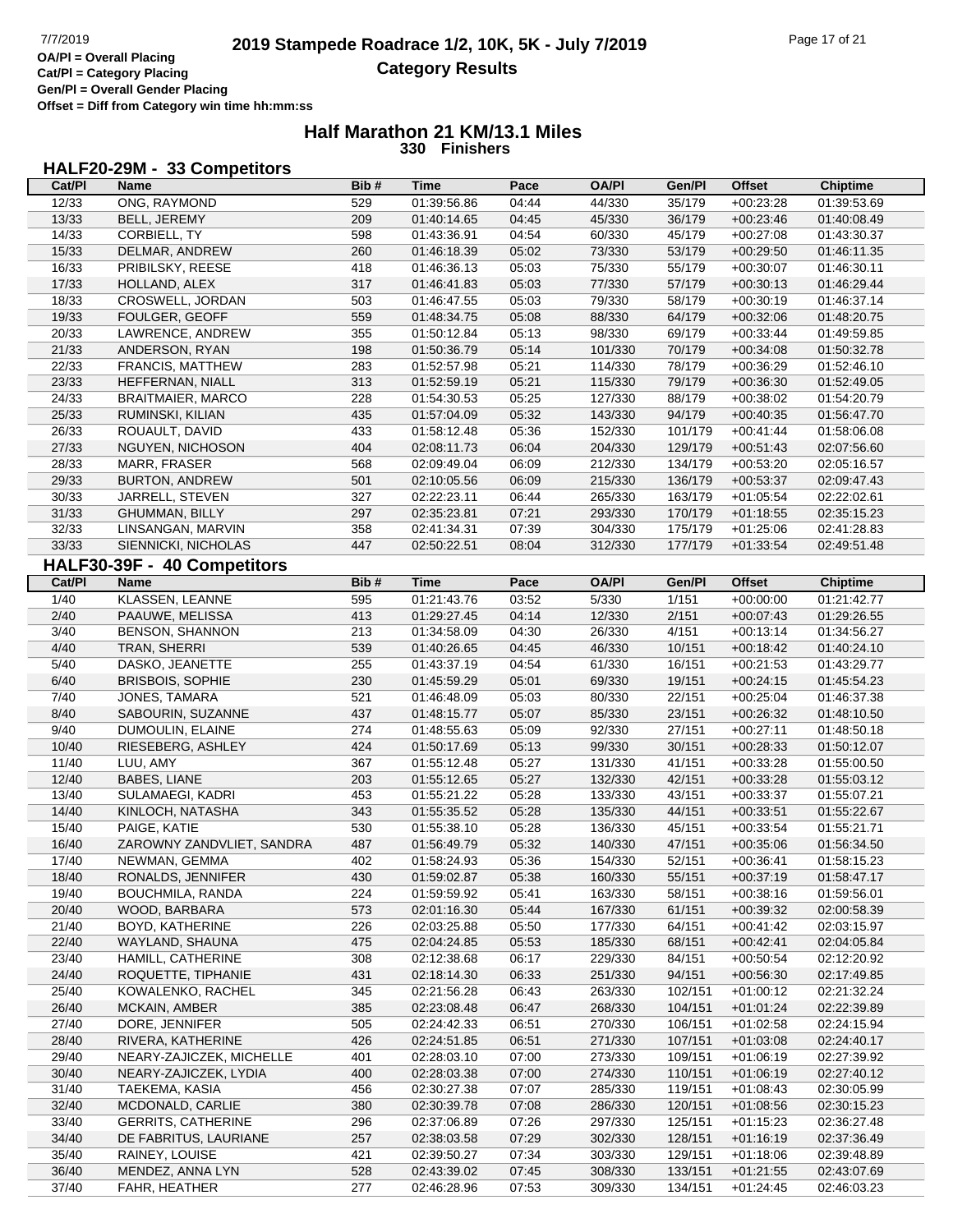**Gen/Pl = Overall Gender Placing**

**Offset = Diff from Category win time hh:mm:ss**

#### **Half Marathon 21 KM/13.1 Miles 330 Finishers**

# **HALF30-39F - 40 Competitors**

| Cat/PI         | Name                        | Bib#       | <b>Time</b>                | Pace  | <b>OA/PI</b>       | Gen/Pl             | <b>Offset</b>              | Chiptime                   |
|----------------|-----------------------------|------------|----------------------------|-------|--------------------|--------------------|----------------------------|----------------------------|
| 38/40          | DEVERA, KELLY               | 268        | 02:57:17.94                | 08:24 | 316/330            | 139/151            | $+01:35:34$                | 02:57:15.59                |
| 39/40          | CHESHIRE, EMILY             | 574        | 03:24:21.75                | 09:41 | 328/330            | 149/151            | $+02:02:37$                | 03:24:20.29                |
| 40/40          | WETZ, ANGELA                | 477        | 03:56:36.79                | 11:12 | 329/330            | 150/151            | $+02:34:53$                | 03:56:32.79                |
|                | HALF30-39M - 49 Competitors |            |                            |       |                    |                    |                            |                            |
| Cat/Pl         | <b>Name</b>                 | Bib#       | <b>Time</b>                | Pace  | <b>OA/PI</b>       | Gen/Pl             | <b>Offset</b>              | <b>Chiptime</b>            |
| 1/49           | NEWSOM, JOHN                | 552        | 01:15:22.53                | 03:34 | 1/330              | 1/179              | $+00:00:00$                | 01:15:22.38                |
| 2/49           | SCHERMERS, ADRIAN           | 535        | 01:21:45.33                | 03:52 | 6/330              | 5/179              | $+00:06:22$                | 01:21:44.80                |
| 3/49           | PILGRIM, WILSON             | 570        | 01:23:58.26                | 03:58 | 8/330              | 7/179              | $+00:08:35$                | 01:23:56.73                |
| 4/49           | HAYDEN, NOEL                | 312        | 01:32:05.67                | 04:21 | 14/330             | 12/179             | $+00:16:43$                | 01:32:03.33                |
| 5/49           | ZEEKANT, ERWIN              | 489        | 01:32:25.15                | 04:22 | 15/330             | 13/179             | $+00:17:02$                | 01:32:21.72                |
| 6/49           | ROBERTSON, ALASTAIR         | 427        | 01:33:36.27                | 04:26 | 20/330             | 18/179             | $+00:18:13$                | 01:33:35.45                |
| 7/49           | ONG, SIMON                  | 411        | 01:34:57.90                | 04:30 | 25/330             | 22/179             | $+00:19:35$                | 01:34:56.13                |
| 8/49           | WILLIAMS, ANDREW            | 479        | 01:36:13.07                | 04:33 | 31/330             | 25/179             | $+00:20:50$                | 01:36:06.90                |
| 9/49           | VERSCHOOTE, PETER           | 589        | 01:36:47.15                | 04:35 | 34/330             | 27/179             | $+00:21:24$                | 01:36:44.67                |
| 10/49          | GOOSEN, RYAN                | 303        | 01:36:51.77                | 04:35 | 35/330             | 28/179             | $+00:21:29$                | 01:36:50.31                |
| 11/49          | SEVERS, CHAD                | 445        | 01:37:20.12                | 04:36 | 36/330             | 29/179             | $+00:21:57$                | 01:37:17.78                |
| 12/49          | WHITE, LANDON               | 478        | 01:37:59.40                | 04:38 | 37/330             | 30/179             | $+00:22:36$                | 01:37:56.65                |
| 13/49          | <b>BENKE, MIKE</b>          | 210        | 01:41:20.31                | 04:48 | 51/330             | 38/179             | $+00:25:57$                | 01:41:17.37                |
| 14/49          | KING, STEPHEN               | 342        | 01:42:45.60                | 04:52 | 54/330             | 40/179             | $+00:27:23$                | 01:42:35.31                |
| 15/49          | ROBICHAUD, LEIGHAM          | 428        | 01:43:08.08                | 04:53 | 56/330             | 42/179             | $+00:27:45$                | 01:40:35.61                |
| 16/49          | SABOURIN, BENOIT            | 436        | 01:44:10.89                | 04:56 | 63/330             | 47/179             | $+00:28:48$                | 01:44:05.44                |
| 17/49          | DARCY, NOEL                 | 563        | 01:44:17.06                | 04:56 | 64/330             | 48/179             | $+00:28:54$                | 01:43:52.23                |
| 18/49          | BECKLEY, DAVID              | 495        | 01:46:00.07                | 05:01 | 70/330             | 51/179             | $+00:30:37$                | 01:45:56.07                |
| 19/49          | CHEE CHUE, ANTHONY          | 240        | 01:47:14.50                | 05:04 | 82/330             | 60/179             | $+00:31:51$                | 01:47:11.08                |
| 20/49          | HENSTRIDGE, AARON           | 518        | 01:48:36.51                | 05:08 | 89/330             | 65/179             | $+00:33:13$                | 01:48:22.69                |
| 21/49          | <b>BILLS, WARREN</b>        | 216        | 01:49:57.32                | 05:12 | 95/330             | 67/179             | $+00:34:34$                | 01:49:37.47                |
| 22/49          | SCHLAUCH, KEVIN             | 440        | 01:50:12.81                | 05:13 | 97/330             | 68/179             | $+00:34:50$                | 01:50:03.56                |
| 23/49          | O'GRADY, PAUL               | 409        | 01:51:54.27                | 05:18 | 107/330            | 73/179             | $+00:36:31$                | 01:51:44.60                |
| 24/49          | <b>BOURGET, FRANCOIS</b>    | 225        | 01:51:57.53                | 05:18 | 108/330            | 74/179             | $+00:36:35$                | 01:51:48.59                |
| 25/49          | FRANK, DEVIN                | 284        | 01:52:19.02                | 05:19 | 111/330            | 76/179             | $+00:36:56$                | 01:52:13.83                |
| 26/49          | <b>BIRNIE, MICHAEL</b>      | 217        | 01:54:16.80                | 05:24 | 123/330            | 85/179             | $+00:38:54$                | 01:54:02.22                |
| 27/49          | RAMSAY, CRAIG               | 594        | 01:54:18.44                | 05:25 | 124/330            | 86/179             | $+00:38:55$                | 01:54:06.18                |
| 28/49          | GOSLING, MATTHEW            | 581        | 01:54:27.11                | 05:25 | 126/330            | 87/179             | $+00:39:04$                | 01:54:07.26                |
| 29/49          | CHUI, LUCAS                 | 546        | 01:55:27.14                | 05:28 | 134/330            | 91/179             | $+00:40:04$                | 01:55:18.93                |
| 30/49          | MARINUCCI, MAT              | 525        | 01:58:20.12                | 05:36 | 153/330            | 102/179            | $+00:42:57$                | 01:58:07.28                |
| 31/49          | LOCKE, JUSTIN               | 524        | 02:01:34.72                | 05:45 | 171/330            | 109/179            | $+00:46:12$                | 02:01:28.97                |
| 32/49          | RODRIGUEZ, FIL              | 429        | 02:03:59.07                | 05:52 | 180/330            | 115/179            | $+00:48:36$                | 02:03:41.91                |
| 33/49          | KAMPS, GERRIT               | 334        | 02:04:58.25                | 05:55 | 190/330            | 120/179            | $+00:49:35$                | 02:04:45.47                |
| 34/49          | MANOCHA, GARY               | 373        | 02:05:04.51                | 05:55 | 191/330            | 121/179            | $+00.49.41$                | 02:04:56.14                |
| 35/49          | YIP, ALVIN                  | 543        | 02:06:11.14                | 05:58 | 194/330            | 123/179            | $+00:50:48$                | 02:05:47.89                |
| 36/49          | KIMMETT, REID               | 556        | 02:06:35.61                | 05:59 | 198/330            | 125/179            | $+00:51:13$                | 02:06:19.91                |
| 37/49          | <b>BOLLMANN, THOMAS</b>     | 222        | 02:06:42.71                | 06:00 | 199/330            | 126/179            | $+00:51:20$                | 02:06:22.25                |
| 38/49          | MASSINA, SEAN               | 377        | 02:08:01.88                | 06:04 | 203/330            | 128/179            | $+00:52:39$                | 02:07:39.19                |
| 39/49          | REILANDER, CODY             | 423        | 02:10:38.77                | 06:11 | 219/330            | 138/179            | $+00:55:16$                | 02:10:24.36                |
| 40/49          | MCFETRIDGE, CHRIS           | 382        | 02:10:41.10                | 06:11 | 220/330            | 139/179            | $+00:55:18$                | 02:10:14.23                |
| 41/49          | BAILEY, DYLAN               | 494        | 02:12:01.72                | 06:15 | 225/330            | 143/179            | $+00:56:39$                | 02:11:57.15                |
| 42/49          | TULLOCH, MARK               | 463        | 02:12:06.13                | 06:15 | 226/330            | 144/179            | $+00:56:43$                | 02:11:49.55                |
| 43/49          | SLOGROVE, CLINTON           | 449        | 02:14:20.80                | 06:22 | 237/330            | 149/179            | $+00:58:58$                | 02:14:17.94                |
| 44/49          | RANGASAMY, SURESH           | 532        | 02:15:05.66                | 06:24 | 239/330            | 151/179            | $+00:59:43$                | 02:14:44.26                |
| 45/49          | MADSEN, BRYAN               | 369        | 02:16:38.87                | 06:28 | 244/330            | 155/179            | $+01:01:16$                | 02:16:19.66                |
| 46/49          | WARD, COLIN                 | 473        |                            | 06:29 | 246/330            | 156/179            |                            |                            |
| 47/49          |                             | 560        | 02:16:56.63<br>02:19:08.82 | 06:35 | 256/330            | 160/179            | $+01:01:34$<br>$+01:03:46$ | 02:16:39.38<br>02:18:42.62 |
|                | SHARMA, AMIT                |            |                            |       |                    |                    |                            |                            |
| 48/49<br>49/49 | MANN, AMAR                  | 372<br>269 | 02:31:58.41                | 07:12 | 287/330<br>292/330 | 167/179<br>169/179 | $+01:16:35$                | 02:31:49.82                |
|                | DEVERA, PATRICK             |            | 02:34:41.20                | 07:19 |                    |                    | $+01:19:18$                | 02:34:15.52                |
|                | HALF40-49F - 44 Competitors |            |                            |       |                    |                    |                            |                            |
| Cat/PI         | Name                        | Bib#       | <b>Time</b>                | Pace  | <b>OA/PI</b>       | Gen/Pl             | <b>Offset</b>              | <b>Chiptime</b>            |
| 1/44           | <b>BIRD, CLAIRE</b>         | 496        | 01:34:44.94                | 04:29 | 24/330             | 3/151              | $+00:00:00$                | 01:34:41.12                |
| 2/44           | <b>VRATARIC, AMBER</b>      | 472        | 01:36:30.67                | 04:34 | 33/330             | 7/151              | $+00:01:45$                | 01:36:28.13                |
| 3/44           | REED, DEBBIE                | 555        | 01:38:15.68                | 04:39 | 40/330             | 8/151              | $+00:03:30$                | 01:38:13.72                |
| 4/44           | KOLBER, RACHEL              | 566        | 01:40:33.68                | 04:45 | 48/330             | 12/151             | $+00:05:48$                | 01:40:30.05                |
|                |                             |            |                            |       |                    |                    |                            |                            |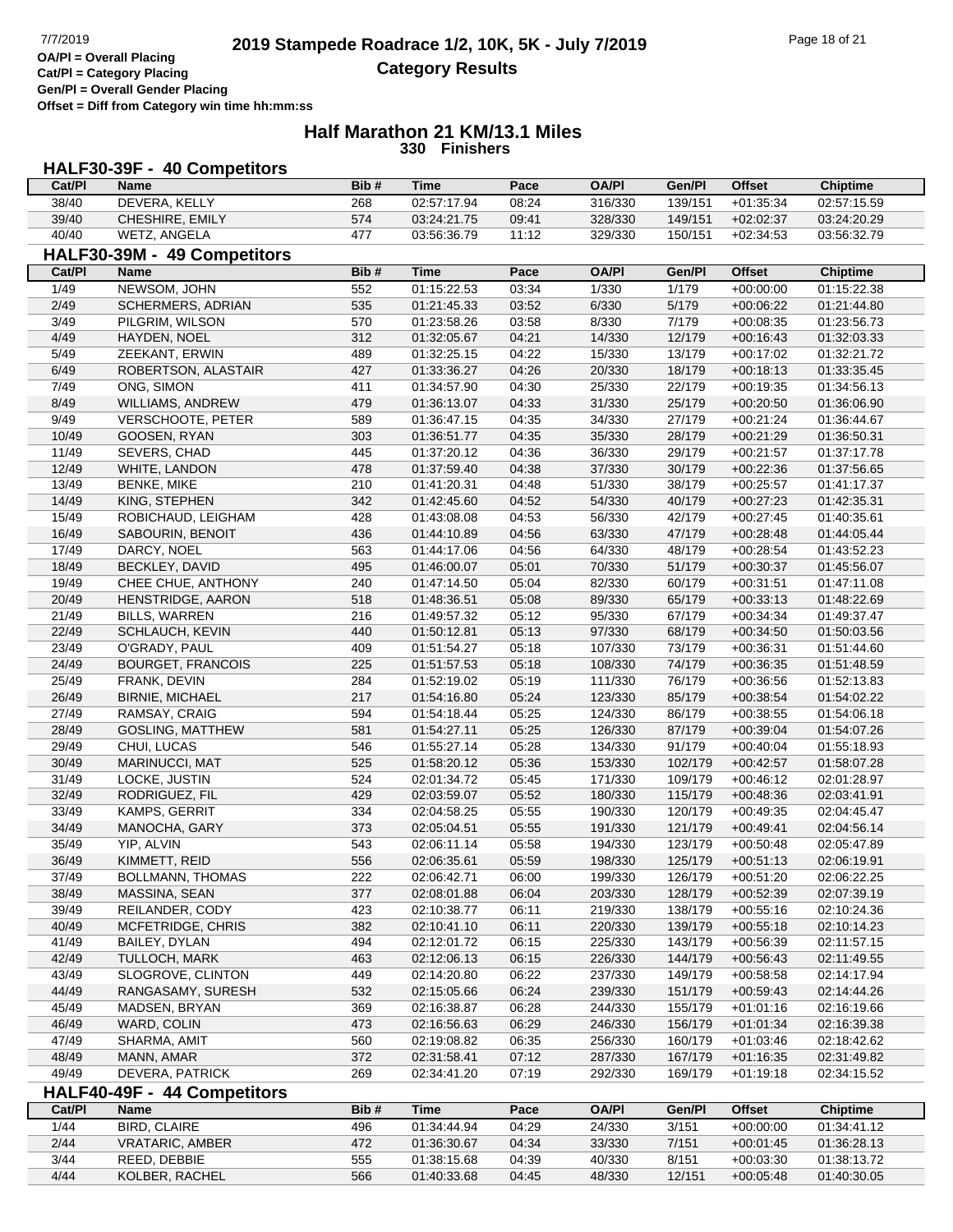г

**Cat/Pl = Category Placing Gen/Pl = Overall Gender Placing Offset = Diff from Category win time hh:mm:ss**

### **Half Marathon 21 KM/13.1 Miles 330 Finishers**

### **HALF40-49F - 44 Competitors**

| Cat/PI | Name                                | Bib# | Time        | Pace  | <b>OA/PI</b> | Gen/Pl  | <b>Offset</b>              | <b>Chiptime</b> |
|--------|-------------------------------------|------|-------------|-------|--------------|---------|----------------------------|-----------------|
| 5/44   | SUN, YICHUN                         | 454  | 01:40:48.24 | 04:46 | 49/330       | 13/151  | $+00:06:03$                | 01:40:43.82     |
| 6/44   | PENNY, ANN-MARIE                    | 416  | 01:42:39.88 | 04:51 | 53/330       | 14/151  | $+00:07:54$                | 01:42:34.82     |
| 7/44   | HAYWOOD, JODI                       | 517  | 01:44:56.03 | 04:58 | 68/330       | 18/151  | $+00:10:11$                | 01:44:53.27     |
| 8/44   | GUMMESEN, JULIE                     | 307  | 01:50:09.11 | 05:13 | 96/330       | 29/151  | $+00:15:24$                | 01:49:57.71     |
| 9/44   |                                     |      |             |       |              |         |                            | 01:50:46.51     |
|        | PARK, LILLIAN                       | 414  | 01:50:58.19 | 05:15 | 105/330      | 33/151  | $+00:16:13$                |                 |
| 10/44  | MURPHY, ALMA                        | 585  | 01:51:58.91 | 05:18 | 110/330      | 35/151  | $+00:17:13$                | 01:51:43.95     |
| 11/44  | MIRANDA, ROSSE                      | 551  | 01:52:46.68 | 05:20 | 112/330      | 36/151  | $+00:18:01$                | 01:52:36.84     |
| 12/44  | KEEFE, KAREN                        | 340  | 01:53:07.63 | 05:21 | 116/330      | 37/151  | $+00:18:22$                | 01:53:01.08     |
| 13/44  | <b>GREEN, TANYA</b>                 | 305  | 01:54:24.44 | 05:25 | 125/330      | 39/151  | $+00:19:39$                | 01:54:11.21     |
| 14/44  | MADSEN, MAREN                       | 370  | 01:56:19.89 | 05:30 | 139/330      | 46/151  | $+00:21:34$                | 01:56:09.74     |
| 15/44  | ARMITAGE, KIM                       | 199  | 01:56:51.20 | 05:32 | 141/330      | 48/151  | $+00:22:06$                | 01:56:39.99     |
| 16/44  | GOOD, NAVARRA                       | 301  | 01:56:57.40 | 05:32 | 142/330      | 49/151  | $+00:22:12$                | 01:56:41.22     |
| 17/44  | DESROCHES, BEVERLY                  | 265  | 01:58:32.31 | 05:37 | 157/330      | 53/151  | $+00:23:47$                | 01:58:24.98     |
| 18/44  | WELSH, KERRY                        | 541  | 02:01:13.02 | 05:44 | 166/330      | 60/151  | $+00:26:28$                | 02:00:58.97     |
| 19/44  | LEDENE, LANA                        | 357  | 02:01:19.67 | 05:45 | 169/330      | 62/151  | $+00:26:34$                | 02:01:06.05     |
| 20/44  | ZAROWNY-ROOKE, CHRISTINE            | 488  | 02:04:19.51 | 05:53 | 184/330      | 67/151  | $+00:29:34$                | 02:04:02.46     |
| 21/44  | CARTWRIGHT, AKIKO                   | 236  | 02:04:52.08 | 05:55 | 189/330      | 70/151  | $+00:30:07$                | 02:04:40.67     |
| 22/44  | <b>HAMILTON, PAIGE</b>              | 310  | 02:06:30.19 | 05:59 | 196/330      | 72/151  | $+00:31:45$                | 02:06:21.35     |
| 23/44  | BLOMANDER, SHERREY                  | 220  | 02:12:47.56 | 06:17 | 230/330      | 85/151  | $+00:38:02$                | 02:12:26.49     |
| 24/44  | CHAMBERS, GAIL                      | 239  | 02:16:57.17 | 06:29 | 247/330      | 91/151  | $+00:42:12$                | 02:16:35.72     |
| 25/44  |                                     |      |             |       |              |         |                            | 02:17:10.26     |
|        | RISERBATO, ANTONINA                 | 425  | 02:17:30.94 | 06:31 | 248/330      | 92/151  | $+00:42:46$                |                 |
| 26/44  | EMMOND, SUE                         | 580  | 02:18:29.32 | 06:33 | 252/330      | 95/151  | $+00:43:44$                | 02:18:10.20     |
| 27/44  | COTE MCKENNA, RACHEL                | 577  | 02:18:29.39 | 06:33 | 253/330      | 96/151  | $+00:43:44$                | 02:18:10.68     |
| 28/44  | LINGE, ANGELIQUE                    | 567  | 02:19:30.40 | 06:36 | 257/330      | 97/151  | $+00:44:45$                | 02:19:12.67     |
| 29/44  | MONTGOMERY, LISA                    | 394  | 02:19:34.29 | 06:36 | 258/330      | 98/151  | $+00:44:49$                | 02:19:10.55     |
| 30/44  | JAYASELLAN, JAYAMALAR               | 328  | 02:19:48.92 | 06:37 | 259/330      | 99/151  | $+00:45:03$                | 02:19:43.06     |
| 31/44  | DUKELOW, JANICE                     | 271  | 02:20:37.39 | 06:39 | 262/330      | 101/151 | $+00:45:52$                | 02:20:23.56     |
| 32/44  | HUGHES, AIA                         | 321  | 02:24:15.14 | 06:50 | 269/330      | 105/151 | $+00:49:30$                | 02:23:55.25     |
| 33/44  | WEISS, KERRI                        | 540  | 02:28:21.47 | 07:01 | 276/330      | 111/151 | $+00:53:36$                | 02:27:56.07     |
| 34/44  | ZERK, SHARON                        | 490  | 02:28:37.08 | 07:02 | 278/330      | 113/151 | $+00:53:52$                | 02:28:29.32     |
| 35/44  | HALL, DEBORAH                       | 515  | 02:29:04.45 | 07:03 | 280/330      | 115/151 | $+00:54:19$                | 02:28:37.10     |
| 36/44  | MCADAM, TRACI                       | 526  | 02:31:58.71 | 07:12 | 288/330      | 121/151 | $+00:57:13$                | 02:31:35.57     |
| 37/44  | FABRETTI, SARA                      | 509  | 02:35:33.11 | 07:22 | 294/330      | 124/151 | $+01:00:48$                | 02:35:28.31     |
| 38/44  | GAVIGAN, REBECCA                    | 292  | 02:37:24.51 | 07:27 | 299/330      | 127/151 | $+01:02:39$                | 02:37:02.89     |
| 39/44  | POWELL, YVETTE                      | 417  | 02:42:20.36 | 07:41 | 305/330      | 130/151 | $+01:07:35$                | 02:41:50.41     |
| 40/44  | SPENCER, JANICE                     | 538  | 02:42:22.82 | 07:41 | 306/330      | 131/151 | $+01:07:37$                | 02:41:54.62     |
| 41/44  | <b>JEWORSKI, CHARITY</b>            | 330  | 02:59:22.39 | 08:30 | 317/330      | 140/151 | $+01:24:37$                | 02:59:19.28     |
| 42/44  |                                     | 233  | 02:59:53.85 | 08:31 | 318/330      | 141/151 | $+01:25:08$                | 02:59:53.52     |
| 43/44  | BURWASH, GLORINDA<br>LAGORE, SUSANN |      |             |       |              |         |                            |                 |
|        |                                     | 592  | 03:17:30.78 | 09:21 | 326/330      | 147/151 | $+01:42:45$                | 03:17:27.15     |
| 44/44  | ZEIJLEMAKER, MARJOLEIN              | 544  | 03:18:56.70 | 09:25 | 327/330      | 148/151 | $+01:44:11$                | 03:18:54.55     |
|        | HALF40-49M - 39 Competitors         |      |             |       |              |         |                            |                 |
| Cat/PI | Name                                | Bib# | <b>Time</b> | Pace  | <b>OA/PI</b> | Gen/Pl  | <b>Offset</b>              | <b>Chiptime</b> |
| 1/39   | BIRD, JOHN                          | 497  | 01:26:28.00 | 04:05 | 9/330        | 8/179   | $+00:00:00$                | 01:26:26.47     |
| 2/39   | SAUNDERS, STEVE                     | 557  | 01:32:55.07 | 04:24 | 16/330       | 14/179  | $+00:06:27$                | 01:32:53.30     |
| 3/39   | <b>HANKINS, CHRISTOPHER</b>         | 564  | 01:32:55.29 | 04:24 | 17/330       | 15/179  | $+00:06:27$                | 01:32:55.14     |
| 4/39   | <b>WILSON, PAUL</b>                 | 542  | 01:33:52.63 | 04:26 | 21/330       | 19/179  | $+00:07:24$                | 01:33:43.49     |
| 5/39   | DURUSSEL, RYAN                      | 275  | 01:34:05.12 | 04:27 | 22/330       | 20/179  | $+00:07:37$                | 01:33:58.58     |
| 6/39   | MC FADDEN, LIAM                     | 584  | 01:36:30.44 | 04:34 | 32/330       | 26/179  | $+00:10:02$                | 01:36:27.28     |
| 7/39   | DYMENT, GEOFF                       | 506  | 01:42:10.42 | 04:50 | 52/330       | 39/179  | $+00:15:42$                | 01:42:10.42     |
| 8/39   | TANG, KENNETH                       | 457  | 01:44:37.05 | 04:57 | 67/330       | 50/179  | $+00:18:09$                | 01:44:33.43     |
| 9/39   | KEEFE, DEAN                         | 339  | 01:46:20.66 | 05:02 | 74/330       | 54/179  | $+00:19:52$                | 01:46:14.11     |
| 10/39  | LITWIN, RAYMOND                     | 583  | 01:46:38.76 | 05:03 | 76/330       | 56/179  |                            | 01:46:28.91     |
| 11/39  |                                     |      |             |       |              |         | $+00:20:10$<br>$+00:20:23$ |                 |
|        | OPPERMANN, LARS                     | 554  | 01:46:51.53 | 05:03 | 81/330       | 59/179  |                            | 01:46:40.44     |
| 12/39  | SCHNEIDER, DALE                     | 441  | 01:47:16.89 | 05:05 | 83/330       | 61/179  | $+00:20:48$                | 01:47:09.50     |
| 13/39  | <b>MCCORMICK, GLENN</b>             | 379  | 01:50:43.35 | 05:14 | 102/330      | 71/179  | $+00:24:15$                | 01:50:39.42     |
| 14/39  | PRICE, KENT                         | 419  | 01:53:35.29 | 05:22 | 118/330      | 81/179  | $+00:27:07$                | 01:53:18.78     |
| 15/39  | ROBERTS, NATHAN                     | 587  | 01:53:40.96 | 05:23 | 119/330      | 82/179  | $+00:27:12$                | 01:53:23.71     |
| 16/39  | ANDERSON, RYAN                      | 493  | 01:54:01.49 | 05:24 | 122/330      | 84/179  | $+00:27:33$                | 01:53:49.68     |
| 17/39  | <b>BAAR, CLIFF</b>                  | 202  | 01:55:44.57 | 05:29 | 137/330      | 92/179  | $+00:29:16$                | 01:55:34.65     |
| 18/39  | COOPER, JOHN                        | 250  | 01:55:47.92 | 05:29 | 138/330      | 93/179  | $+00:29:19$                | 01:55:36.92     |
| 19/39  | LONSBERRY, DARRELL                  | 362  | 01:57:27.22 | 05:33 | 146/330      | 95/179  | $+00:30:59$                | 01:57:12.89     |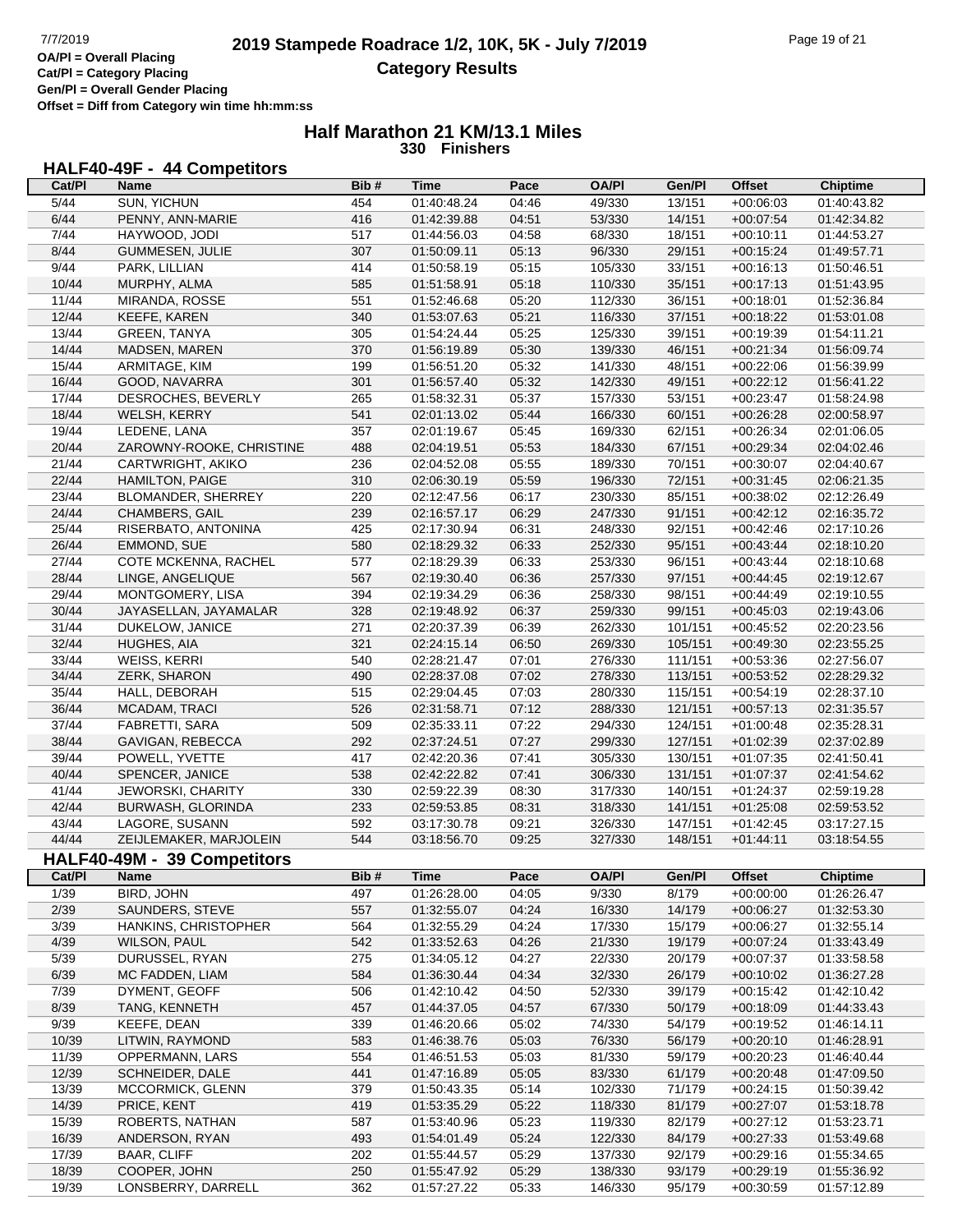**Gen/Pl = Overall Gender Placing Offset = Diff from Category win time hh:mm:ss**

#### **Half Marathon 21 KM/13.1 Miles 330 Finishers**

### **HALF40-49M - 39 Competitors**

| Cat/PI | <b>Name</b>                 | Bib# | <b>Time</b> | Pace  | <b>OA/PI</b> | Gen/Pl  | <b>Offset</b> | <b>Chiptime</b> |
|--------|-----------------------------|------|-------------|-------|--------------|---------|---------------|-----------------|
| 20/39  | THOMPSON, MICHAEL           | 460  | 01:57:39.06 | 05:34 | 149/330      | 98/179  | $+00:31:11$   | 01:57:26.48     |
| 21/39  | KASSEL, JARED               | 337  | 01:57:54.55 | 05:35 | 151/330      | 100/179 | $+00:31:26$   | 01:57:43.93     |
| 22/39  | KURIACHAN, VIKAS            | 346  | 01:58:31.75 | 05:37 | 155/330      | 103/179 | $+00:32:03$   | 01:58:14.37     |
| 23/39  | DESHPANDE, SHASHIKANK       | 264  | 02:00:15.67 | 05:41 | 164/330      | 106/179 | $+00:33:47$   | 01:59:53.55     |
| 24/39  | <b>BANKS, PETER</b>         | 205  | 02:02:10.39 | 05:47 | 172/330      | 110/179 | $+00:35:42$   | 02:01:51.48     |
| 25/39  | JENSEN, JONATHAN            | 329  | 02:03:10.09 | 05:50 | 176/330      | 113/179 | $+00:36:42$   | 02:02:54.87     |
| 26/39  | <b>BLACK, CLINT</b>         | 498  | 02:04:02.54 | 05:52 | 182/330      | 116/179 | $+00:37:34$   | 02:03:56.20     |
| 27/39  | LUTZ, PATRICK               | 366  | 02:05:06.26 | 05:55 | 192/330      | 122/179 | $+00:38:38$   | 02:04:47.36     |
| 28/39  | EKLUND, DARREN              | 579  | 02:06:30.15 | 05:59 | 195/330      | 124/179 | $+00:40:02$   | 02:06:21.00     |
| 29/39  | KMET, JASON                 | 344  | 02:09:01.34 | 06:06 | 209/330      | 131/179 | $+00:42:33$   | 02:08:42.05     |
| 30/39  | DEAVER, RUSSELL             | 258  | 02:09:51.47 | 06:09 | 213/330      | 135/179 | $+00:43:23$   | 02:09:28.35     |
| 31/39  | MOONEY, SEAN                | 395  | 02:10:11.05 | 06:10 | 216/330      | 137/179 | $+00:43:43$   | 02:09:48.85     |
| 32/39  | DAVIDSON, REAGEN            | 256  | 02:13:58.41 | 06:20 | 234/330      | 148/179 | $+00:47:30$   | 02:13:31.74     |
| 33/39  | IBEABUCHI, CHINEKWU         | 322  | 02:19:02.86 | 06:35 | 254/330      | 158/179 | $+00:52:34$   | 02:18:39.73     |
| 34/39  | LANCIAULT, JEAN-CHARLES     | 351  | 02:19:07.81 | 06:35 | 255/330      | 159/179 | $+00:52:39$   | 02:18:43.17     |
| 35/39  | CASEY, JEFF                 | 237  | 02:19:56.75 | 06:37 | 260/330      | 161/179 | $+00:53:28$   | 02:19:32.41     |
| 36/39  | ZANIECKI, TOM               | 486  | 02:28:17.86 | 07:01 | 275/330      | 165/179 | $+01:01:49$   | 02:27:21.37     |
| 37/39  | DIEM, FABRICATI             | 548  | 02:37:50.00 | 07:28 | 300/330      | 173/179 | $+01:11:22$   | 02:37:20.87     |
| 38/39  | JONES, JUSTIN               | 333  | 02:37:52.66 | 07:28 | 301/330      | 174/179 | $+01:11:24$   | 02:37:36.96     |
| 39/39  | <b>BURWASH, TROY</b>        | 234  | 02:59:54.24 | 08:31 | 319/330      | 178/179 | $+01:33:26$   | 02:59:53.52     |
|        | HALF50-59F - 14 Competitors |      |             |       |              |         |               |                 |
|        |                             | Bib# | <b>Time</b> |       | <b>OA/PI</b> |         |               |                 |
| Cat/PI | Name                        |      |             | Pace  |              | Gen/Pl  | <b>Offset</b> | <b>Chiptime</b> |
| 1/14   | DELMAR, LESLEY              | 261  | 01:43:08.15 | 04:53 | 57/330       | 15/151  | $+00:00:00$   | 01:43:05.61     |
| 2/14   | PORTER, KUNIKO              | 593  | 01:44:26.92 | 04:57 | 65/330       | 17/151  | $+00:01:18$   | 01:44:15.29     |
| 3/14   | CHAN, JENNY                 | 545  | 01:53:49.51 | 05:23 | 121/330      | 38/151  | $+00:10:41$   | 01:53:33.27     |
| 4/14   | FAH, CATH                   | 193  | 01:59:49.30 | 05:40 | 161/330      | 56/151  | $+00:16:41$   | 01:59:33.12     |
| 5/14   | TURCOTTE, LISA              | 464  | 02:04:00.38 | 05:52 | 181/330      | 66/151  | $+00:20:52$   | 02:03:56.46     |
| 6/14   | VAN DER MERWE, LAMINDA      | 468  | 02:05:56.00 | 05:58 | 193/330      | 71/151  | $+00:22:47$   | 02:05:32.74     |
| 7/14   | AVERY, VALERIE              | 201  | 02:08:18.83 | 06:04 | 206/330      | 77/151  | $+00:25:10$   | 02:07:57.79     |
| 8/14   | FAYYAZ, SARAH               | 511  | 02:13:03.55 | 06:18 | 232/330      | 86/151  | $+00:29:55$   | 02:12:44.55     |
| 9/14   | KWON, YOUNG-MI              | 348  | 02:16:14.23 | 06:27 | 242/330      | 89/151  | $+00:33:06$   | 02:15:51.91     |
| 10/14  | HUTCHINSON, LAURIE          | 520  | 02:20:23.25 | 06:39 | 261/330      | 100/151 | $+00:37:15$   | 02:20:03.15     |
| 11/14  | FROSTAD, CHERYL             | 287  | 02:27:27.73 | 06:59 | 272/330      | 108/151 | $+00:44:19$   | 02:27:01.26     |
| 12/14  | <b>BUGEJA, LINDY</b>        | 231  | 02:37:07.03 | 07:26 | 298/330      | 126/151 | $+00:53:58$   | 02:36:43.66     |
| 13/14  | GREAVES, LISA               | 513  | 02:42:23.57 | 07:41 | 307/330      | 132/151 | $+00:59:15$   | 02:41:55.37     |
| 14/14  | JANOWSKI, MAGDALENA         | 325  | 03:01:22.14 | 08:35 | 321/330      | 143/151 | $+01:18:13$   | 03:00:51.49     |
|        | HALF50-59M - 37 Competitors |      |             |       |              |         |               |                 |
| Cat/PI | Name                        | Bib# | <b>Time</b> | Pace  | <b>OA/PI</b> | Gen/Pl  | <b>Offset</b> | <b>Chiptime</b> |
| 1/37   | CHIVASA, MUFARO             | 242  | 01:33:16.68 | 04:25 | 19/330       | 17/179  | $+00:00:00$   | 01:33:08.38     |
| 2/37   | BOURGEAULT, PAUL            | 561  | 01:35:37.35 | 04:31 | 29/330       | 24/179  | $+00:02:20$   | 01:35:36.65     |
| 3/37   | MORRISH, IAIN               | 397  | 01:38:05.82 | 04:38 | 38/330       | 31/179  | $+00.04:49$   | 01:37:59.20     |
| 4/37   | HRYNIUK, WAYNE              | 318  | 01:39:21.19 | 04:42 | 41/330       | 33/179  | +00:06:04     | 01:39:15.13     |
| 5/37   | BARR, DAVID                 | 206  | 01:41:12.57 | 04:47 | 50/330       | 37/179  | $+00:07:55$   | 01:41:09.03     |
| 6/37   | SENNETT, MICHAEL            | 444  | 01:43:06.04 | 04:53 | 55/330       | 41/179  | $+00:09:49$   | 01:43:00.77     |
| 7/37   | SEIDENZ, KARL               | 536  | 01:43:09.01 | 04:53 | 58/330       | 43/179  | $+00:09:52$   | 01:43:04.68     |
| 8/37   | <b>VESIVALO, PETER</b>      | 471  | 01:43:09.60 | 04:53 | 59/330       | 44/179  | $+00:09:52$   | 01:43:04.30     |
| 9/37   | RANTA, DUANE                | 533  | 01:43:58.56 | 04:55 | 62/330       | 46/179  | $+00:10:41$   | 01:43:51.02     |
| 10/37  | COOPER, DAVID               | 502  | 01:44:27.09 | 04:57 | 66/330       | 49/179  | $+00:11:10$   | 01:44:15.60     |
| 11/37  | PETER, RICHARD              | 531  | 01:48:28.91 | 05:08 | 86/330       | 63/179  | $+00:15:12$   | 01:48:25.58     |
| 12/37  | MCINNIS, GERARD             | 384  | 01:49:12.65 | 05:10 | 94/330       | 66/179  | $+00:15:55$   | 01:49:00.16     |
| 13/37  | MORLEY, DAN                 | 396  | 01:50:51.69 | 05:15 | 104/330      | 72/179  | $+00:17:35$   | 01:50:33.26     |
| 14/37  | BAILEY, PAT                 | 575  | 01:51:58.70 | 05:18 | 109/330      | 75/179  | $+00:18:42$   | 01:51:43.90     |
| 15/37  | KING, MARTIN                | 591  | 01:52:47.26 | 05:20 | 113/330      | 77/179  | $+00:19:30$   | 01:52:34.88     |
| 16/37  | SMIGELSKI, RANDALL          | 537  | 01:53:34.33 | 05:22 | 117/330      | 80/179  | $+00:20:17$   | 01:53:16.88     |
| 17/37  | SCOTT, STEWART              | 443  | 01:57:43.44 | 05:34 | 150/330      | 99/179  | $+00:24:26$   | 01:57:33.15     |
| 18/37  | DESROCHES, MICHAEL          | 266  | 01:58:32.14 | 05:37 | 156/330      | 104/179 | $+00:25:15$   | 01:58:24.75     |
| 19/37  | LAMB JR, ROBERT             | 349  | 01:58:33.34 | 05:37 | 158/330      | 105/179 | $+00:25:16$   | 01:58:22.13     |
| 20/37  | <b>BERCHA, ROBERT</b>       | 214  | 02:02:52.81 | 05:49 | 174/330      | 111/179 | $+00:29:36$   | 02:02:40.20     |
| 21/37  | JONES, BERNIE               | 332  | 02:03:00.57 | 05:49 | 175/330      | 112/179 | $+00:29:43$   | 02:02:40.47     |
| 22/37  | RATTAI, HAROLD              | 422  | 02:03:56.19 | 05:52 | 179/330      | 114/179 | $+00:30:39$   | 02:03:52.13     |